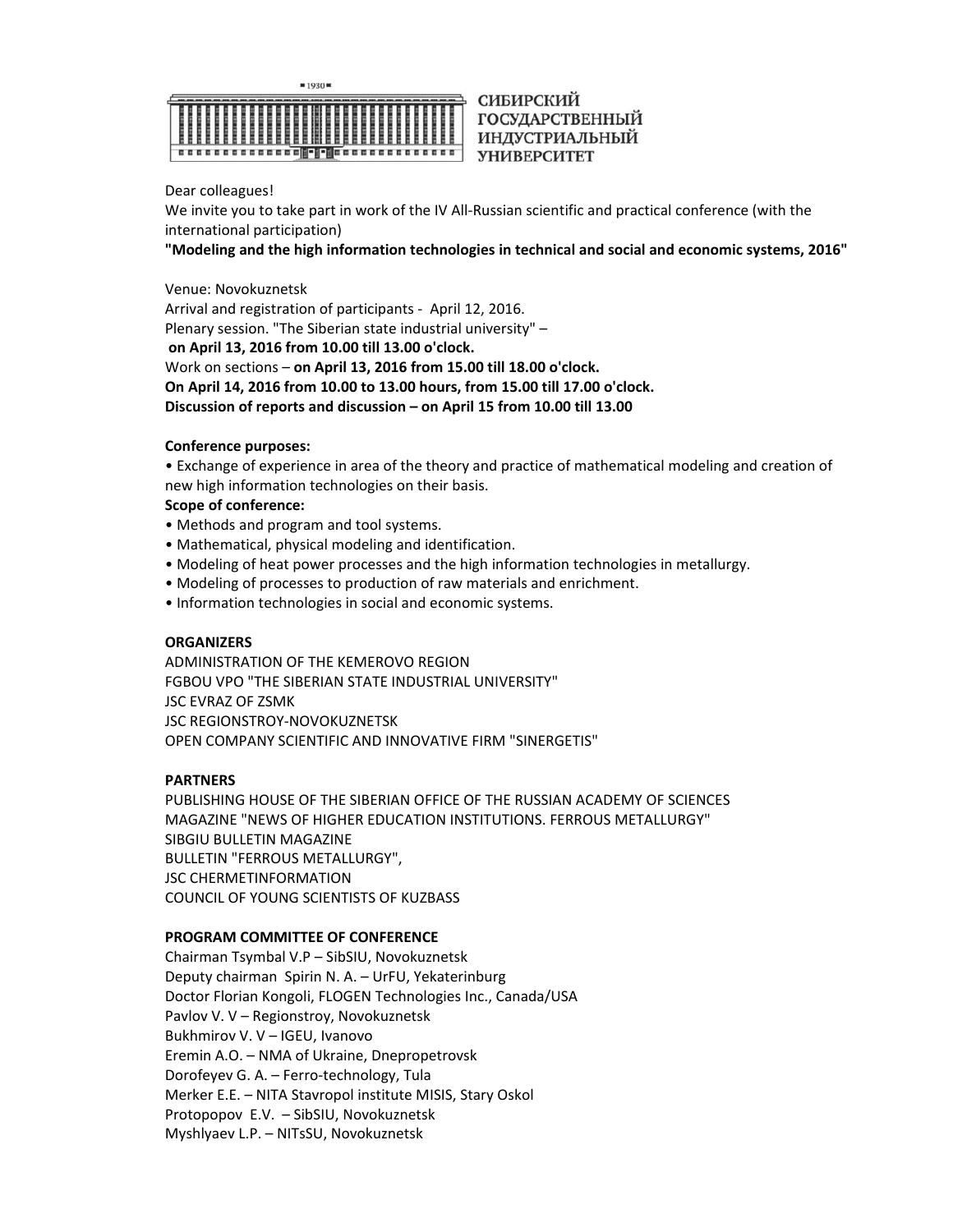Lisiyenko V. G – UrFU, Yekaterinburg Танг G., Qinhua University, China Shurygin Yu.A. – TUSUR, Tomsk Dmitriyev A.N. – IMET UrO RAH, Yekaterinburg Temlyantsev M. V – SibSIU, Novokuznetsk Fryanov V. N – SibSIU , Novokuznetsk

# **ORGANIZING COMMITTEE OF CONFERENCE**

 SibSIU chairman Protopopov E.V., Novokuznetsk Vice‐chairmen, head of conference Tsymbal V.P. SibSIU, Novokuznetsk Chikin Ya.A. – center of operation "Siberia" JSC Evraztekhnika, Novokuznetsk. Lavrov V.V. – UrFU, Yekaterinburg Pimonov A.G. – КузГТУ, Kemerovo Lyakhovets M. V – SibSIU , Novokuznetsk Ognev S.P – SibSIU, Novokuznetsk Chechenin G. I. – NGIUV, Novokuznetsk Kozhemyachenko V. I. – SibSIU, Novokuznetsk Rybenko I.A. – SibSIU, Novokuznetsk Kiselyova T.V. – SibSIU ,Novokuznetsk Pavlova L.D. – SibSIU , Novokuznetsk Olennikov A.A. – SibSIU , Novokuznetsk Buintsev V. N – SibSIU, Novokuznetsk Smirnova L.G. – SibSIU, Novokuznetsk

Official languages of conference:

- Russian
- English

## **CONFERENCE MATERIALS**

By the beginning of conference the collection of reports will be published and indexed in the RINTs database.

Requirements to registration of reports:

- Volume 4‐5 full pages of the A4 format;
- Text editor of "WORD for WINDOWS". Version of 2003;
- A font Times New Roman, No. 12;
- A line spacing unary;
- Fields top 20 mm; lower, left, right 23 mm;
- Drawings have to be inserted into the text of the report (a flow from above and from below); Registration of the report:

UDC ‐ in the left top corner (capital);

the name of the report (a font 12Zh on the center, all capital);

on the following line – First name, middle initial, last name authors;

then through 1 interval – the organization, is lower the city, the country, the author's e‐mail (a font 12, italics, on the center);

through 1 interval summary (5‐6 lines), (font 10, italics);

through 1 interval keywords (5‐10 words) (font 10, italics);

similarly in English: the name of the report, First name, middle initial, last name authors, the organization, is lower the city, the country, the author's e-mail, the summary, keywords;

through 2 intervals text of the report (font 12).

At the end of the report a bibliography (to 10 names with the indication of the full list of authors).

The publication of reports in the collection of works of conference the free, electronic version of the collection will be exposed on the site of SibSIU and presented to RINTs. It is necessary to list an